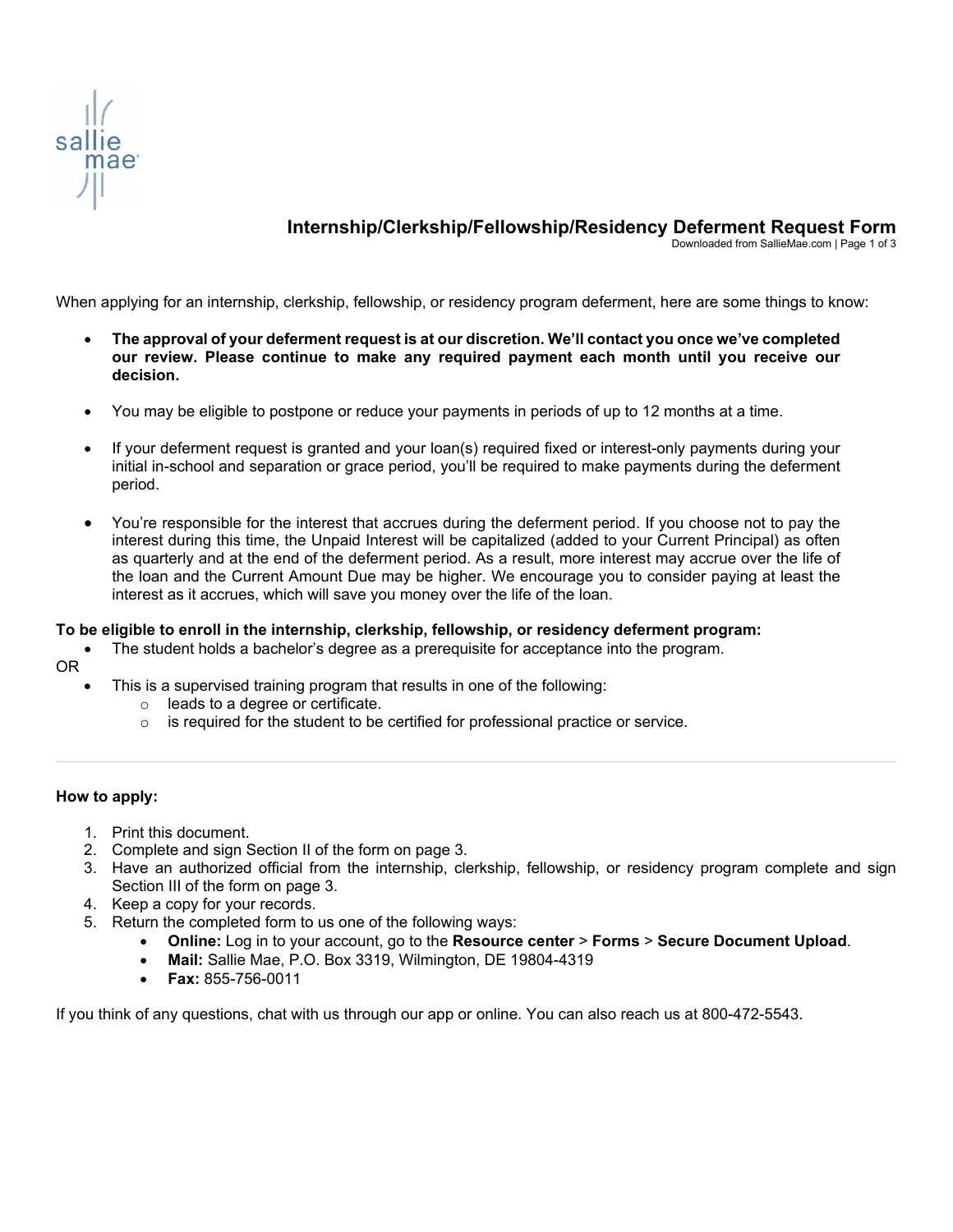

## **Internship/Clerkship/Fellowship/Residency Deferment Request Form**

Downloaded from salliemae.com | Page 2 of 3

Please complete the following information and return all documentation to us via fax: 855-756-0011; mail: Sallie Mae, P.O. Box 3319, Wilmington, DE 19804-4319; or online: log in to your account at salliemae.com and select the **Secure Document Upload** link located on the **Forms** page.

### **Section I: Borrower Request & Terms and Conditions**

I request that Sallie Mae Bank, its affiliates and subsidiaries, and their successors and assigns (collectively, "Sallie Mae"), postpone or reduce payments on my eligible student loan(s) for up to 12 months while I am enrolled in an eligible internship, clerkship, fellowship, or residency program. I understand that if Sallie Mae approves my request and my loan(s) required fixed or interest-only payments during the initial in-school and separation or grace period, I will make payments to Sallie Mae during the deferment period on the same terms as the repayment option that applied to my loan(s) during the initial inschool and separation or grace period. If approved, I understand that Sallie Mae will notify me of the Current Amount Due (if a payment is required) and the deferment period end date. I understand that the decision to allow me to postpone payments or make reduced payments is at Sallie Mae's sole discretion.

If approved, I understand that I am responsible for the interest that accrues during the deferment period. If I choose not to pay the interest during this time, the Unpaid Interest will be capitalized (added to the Current Principal) as often as quarterly and at the end of the deferment period. As a result, more interest may accrue over the life of the loan, the Current Amount Due may be higher, and more payments may be required. Sallie Mae encourages you to consider paying at least the interest as it accrues, which will save you money over the life of the loan.

I agree to notify Sallie Mae if my enrollment status changes.

If approved, I agree to the terms of this deferment and intend to repay my loan(s) after this deferment period expires in accordance with the terms of my Promissory Note(s).